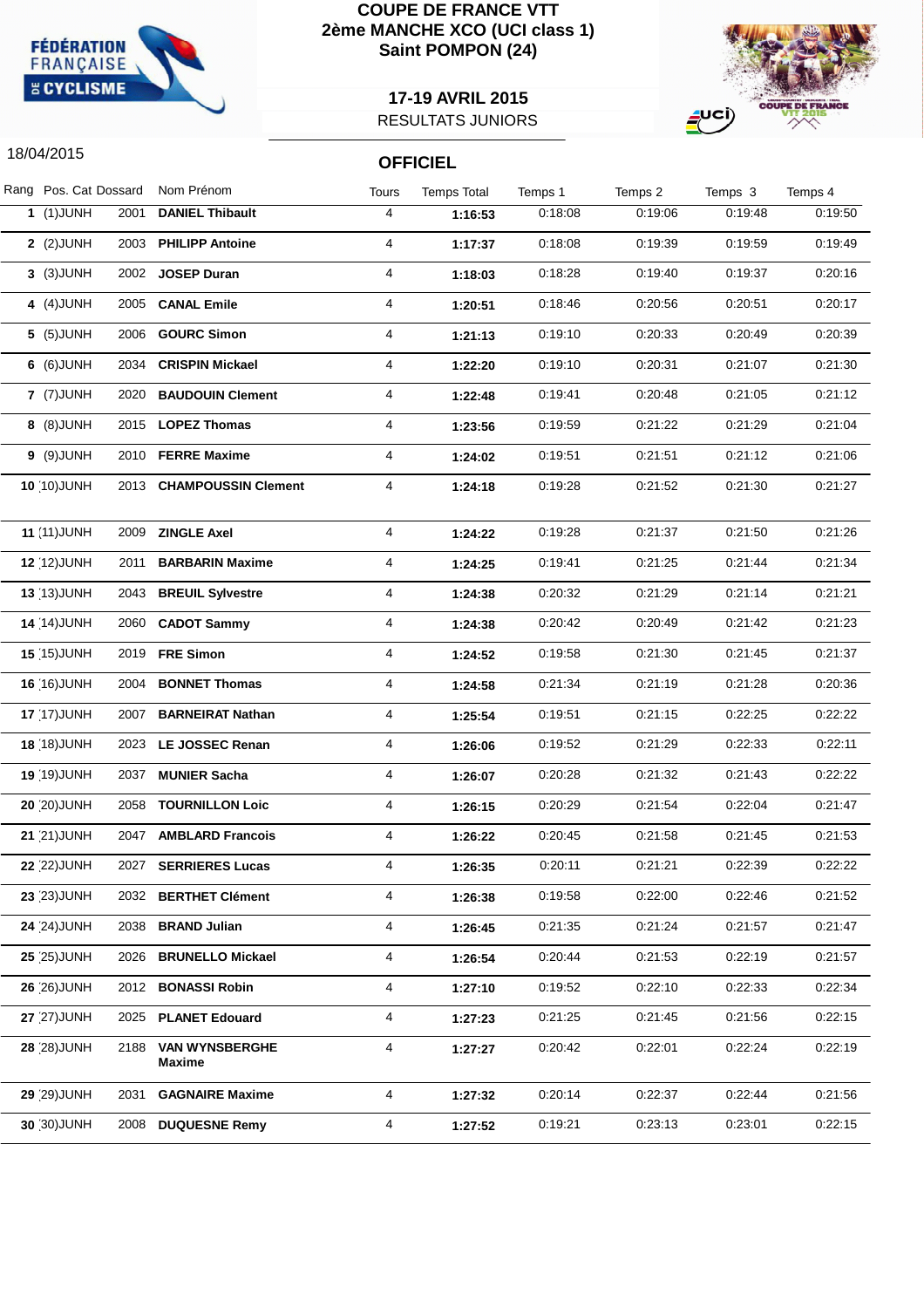| FFC 2015 CF XCO ST POMPON |      |                           | <b>JUNIORS</b> |                    |         | <b>RESULTATS JUNIORS</b> |         |         |
|---------------------------|------|---------------------------|----------------|--------------------|---------|--------------------------|---------|---------|
| Rang Pos. Cat Dossard     |      | Nom Prénom                | <b>Tours</b>   | <b>Temps Total</b> | Temps 1 | Temps 2                  | Temps 3 | Temps 4 |
| 31 31 JUNH                | 2024 | <b>LECLAIRE Nicolas</b>   | $\sqrt{4}$     | 1:28:12            | 0.20:32 | 0:22:18                  | 0:22:31 | 0:22:49 |
| 32 (32) JUNH              | 2041 | <b>COUSIN Julien</b>      | 4              | 1:28:30            | 0:22:00 | 0.22:26                  | 0.22:03 | 0.21:59 |
| 33 (33) JUNH              | 2021 | <b>LEVALLOIS Clément</b>  | 4              | 1:28:35            | 0:19:52 | 0:22:07                  | 0:23:09 | 0:23:25 |
| 34 (34) JUNH              | 2069 | <b>CHANE FOC Julien</b>   | 4              | 1:28:56            | 0.21:54 | 0:22:32                  | 0:22:16 | 0:22:12 |
| 35 (35) JUNH              | 2028 | <b>BOQUET Paolo</b>       | 4              | 1:28:56            | 0:20:47 | 0.23:13                  | 0.22:29 | 0:22:25 |
| 36 (36) JUNH              | 2044 | <b>MODER Lucas</b>        | 4              | 1:29:23            | 0:22:25 | 0:22:46                  | 0:22:15 | 0.21:54 |
| 37 (37) JUNH              | 2067 | <b>FAUVEAU Victor</b>     | 4              | 1:29:31            | 0:20:46 | 0:22:10                  | 0:22:39 | 0.23:55 |
| 38 (38) JUNH              | 2036 | <b>BLACH Alex</b>         | 4              | 1:29:31            | 0:22:38 | 0:22:16                  | 0:22:45 | 0:21:51 |
| 39 (39) JUNH              | 2042 | <b>JACQUIER Pierre</b>    | 4              | 1:29:38            | 0:21:23 | 0:22:38                  | 0:23:03 | 0:22:34 |
| 40 (40) JUNH              | 2017 | <b>LUCAS Valentin</b>     | $\overline{4}$ | 1:29:41            | 0.19.52 | 0.21:13                  | 0:23:28 | 0.25:07 |
| 41 (41) JUNH              | 2014 | <b>BLANCHARD Arnaud</b>   | 4              | 1:29:44            | 0:22:24 | 0:22:53                  | 0:22:32 | 0.21:54 |
| 42 (42) JUNH              | 2107 | <b>ASTIE Adrien</b>       | 4              | 1:29:47            | 0:22:37 | 0:22:22                  | 0:22:29 | 0:22:18 |
| 43 (43) JUNH              |      | 2052 TRIGO Baptiste       | 4              | 1:30:41            | 0:21:23 | 0:22:48                  | 0:23:03 | 0:23:26 |
| 44 (44) JUNH              | 2077 | <b>DEPLEDT Thibault</b>   | 4              | 1:30:44            | 0:22:05 | 0:23:10                  | 0:23:22 | 0.22:05 |
| 45 (45) JUNH              | 2066 | <b>DECLERCK Louis</b>     | 4              | 1:30:48            | 0.21:49 | 0:22:34                  | 0:22:40 | 0.23:43 |
| 46 (46) JUNH              | 2131 | <b>LANGLAIS Alexandre</b> | 4              | 1:30:59            | 0.22:57 | 0:22:31                  | 0:23:00 | 0.22:29 |
| 47 (47) JUNH              | 2033 | <b>BLONDY Nathan</b>      | 4              | 1:31:01            | 0:20:44 | 0:23:08                  | 0:23:34 | 0.23:33 |
| 48 (48) JUNH              | 2048 | <b>ALLARD Basile</b>      | 4              | 1:31:01            | 0:21:39 | 0:23:31                  | 0:23:31 | 0:22:19 |
| 49 (49) JUNH              | 2056 | <b>MAHE Antoine</b>       | 4              | 1:31:23            | 0:22:06 | 0:22:06                  | 0:23:46 | 0:23:25 |
| 50 (50) JUNH              | 2065 | <b>ROGER Lohan</b>        | 4              | 1:31:29            | 0:22:16 | 0:22:57                  | 0:23:48 | 0.22:27 |
| 51 [51] JUNH              | 2075 | <b>GINTERS Silvian</b>    | 4              | 1:31:30            | 0:22:30 | 0:22:50                  | 0:23:37 | 0:22:31 |
| 52 [52] JUNH              |      | 2018 ASTOURIC Clement     | 4              | 1:31:51            | 0:20:15 | 0:22:56                  | 0:23:43 | 0:24:56 |
| 53 (53) JUNH              | 2064 | <b>MITAINE Louis</b>      | 4              | 1:32:22            | 0:22:10 | 0:23:02                  | 0:23:33 | 0:23:35 |
| 54 (54) JUNH              | 2053 | <b>GARRAUD Simon</b>      | 4              | 1:32:31            | 0:22:11 | 0:22:31                  | 0:23:47 | 0:24:00 |
| 55 (55) JUNH              |      | 2084 JOUBERT Dorian       | 4              | 1:32:36            | 0:23:24 | 0:22:45                  | 0:23:44 | 0:22:41 |
| 56 (56) JUNH              | 2055 | <b>GAUGET Lucas</b>       | 4              | 1:32:42            | 0:21:25 | 0:23:16                  | 0:24:22 | 0.23:37 |
| 57 [57] JUNH              | 2071 | <b>GUITTARD Corentin</b>  | 4              | 1:32:55            | 0:22:18 | 0:22:48                  | 0:24:22 | 0:23:26 |
| 58 (58) JUNH              | 2081 | <b>MACHADO Baptiste</b>   | 4              | 1:32:57            | 0:22:57 | 0:23:05                  | 0:23:42 | 0:23:11 |
| 59 (59) JUNH              | 2080 | <b>DUPUIS Kévin</b>       | 4              | 1:33:11            | 0:22:49 | 0:23:07                  | 0:23:37 | 0:23:37 |
| 60 (60) JUNH              | 2054 | <b>MONTERRAT Adrien</b>   | 4              | 1:33:12            | 0:22:24 | 0:23:19                  | 0:23:50 | 0.23:37 |
| 61 [61) JUNH              | 2195 | <b>LAROCHE Charles</b>    | 4              | 1:33:12            | 0.21:59 | 0:23:06                  | 0:24:41 | 0:23:25 |
| 62 [62] JUNH              | 2057 | <b>BOUVIER Valentin</b>   | 4              | 1:33:14            | 0:22:50 | 0:23:19                  | 0:24:04 | 0:22:59 |
| 63 (63) JUNH              | 2030 | <b>GOASGUEN Kevin</b>     | 4              | 1:33:28            | 0:20:48 | 0:23:14                  | 0:24:06 | 0:25:19 |
| 64 (64) JUNH              | 2061 | <b>DECHELETTE Titouan</b> | 4              | 1:33:40            | 0:22:38 | 0:22:36                  | 0:23:46 | 0:24:39 |
| 65 (65) JUNH              | 2051 | <b>GOMME Hugo</b>         | 4              | 1:33:50            | 0:21:35 | 0:22:31                  | 0:24:40 | 0.25:03 |



(66)JUNH 2124 **LESOIN Lucas** 4 **1:34:03** 0:22:42 0:23:21 0:23:48 0:24:10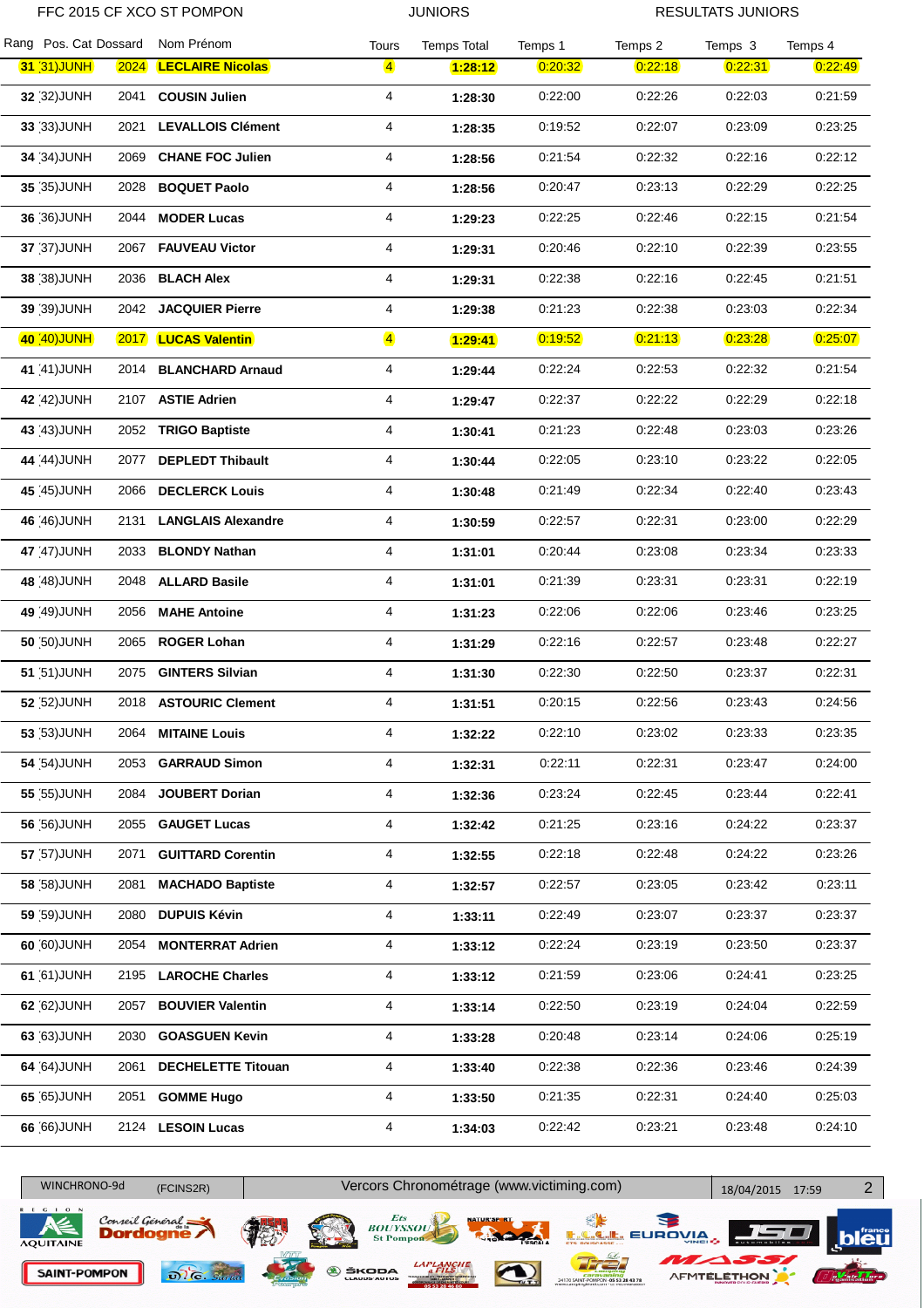FFC 2015 CF XCO ST POMPON **EXAMPLE THE STATE STATES IN THE STATE STATES** IN SECTION ASSESSMENT OF STATES AND THE STATES OF STATES AND RESULTATS JUNIORS

| Rang Pos. Cat Dossard |      | Nom Prénom                 | Tours | <b>Temps Total</b> | Temps 1 | Temps 2 | Temps 3 | Temps 4 |
|-----------------------|------|----------------------------|-------|--------------------|---------|---------|---------|---------|
| 67 (67) JUNH          | 2112 | <b>PIEDNOIR Julien</b>     | 4     | 1:34:12            | 0:22:34 | 0:26:16 | 0:21:20 | 0:24:00 |
| <b>HIUL(88)</b> 88    | 2059 | <b>PORTAL Jason</b>        | 4     | 1:34:22            | 0:22:11 | 0:23:01 | 0:24:20 | 0:24:48 |
| 69 (69) JUNH          | 2076 | <b>RICARD Aurelien</b>     | 4     | 1:34:27            | 0:24:21 | 0.23:19 | 0.23.50 | 0.22:55 |
| 70 [70] JUNH          | 2078 | <b>CHOPINEAUX Enzo</b>     | 4     | 1:34:34            | 0:22:50 | 0.23:57 | 0:24:00 | 0:23:45 |
| <b>71 71 JUNH</b>     | 2039 | <b>METRO Alex</b>          | 4     | 1:34:49            | 0:22:19 | 0:23:37 | 0:23:59 | 0:24:53 |
| <b>72 72 JUNH</b>     | 2082 | <b>FOURNIER Paul</b>       | 4     | 1:35:02            | 0:24:39 | 0:23:13 | 0:23:10 | 0:24:00 |
| 73 (73) JUNH          |      | 2022 VALENTIN Pierre       | 4     | 1:35:22            | 0:20:43 | 0:22:37 | 0:23:11 | 0:28:50 |
| 74 '74) JUNH          |      | 2094 VIDAL Victor          | 4     | 1:35:25            | 0:23:42 | 0:23:09 | 0:23:40 | 0:24:52 |
| <b>75 75 JUNH</b>     |      | 2035 COQUELET Roman        | 4     | 1:35:32            | 0:21:18 | 0:23:05 | 0.25:25 | 0:25:41 |
| 76 (76) JUNH          | 2072 | <b>MENDES Anthony</b>      | 4     | 1:35:35            | 0:22:37 | 0:23:44 | 0:24:20 | 0:24:53 |
| 77 (77)JUNH           | 2193 | <b>KERDAL Lucas</b>        | 4     | 1:35:38            | 0:24:41 | 0:23:39 | 0:23:38 | 0:23:39 |
| 78 [78) JUNH          | 2090 | <b>LEBON Florent</b>       | 4     | 1:35:39            | 0:22:39 | 0:24:04 | 0:23:50 | 0:25:05 |
| <b>79 79)JUNH</b>     | 2087 | <b>MOLIERES Maxime</b>     | 4     | 1:35:41            | 0:22:38 | 0:23:37 | 0:24:32 | 0:24:52 |
| <b>H/IUL(08) 08</b>   | 2119 | <b>KLOPPENBURG Mathieu</b> | 4     | 1:35:45            | 0:21:40 | 0:24:54 | 0:25:21 | 0:23:47 |
| 81 (81) JUNH          | 2073 | <b>BURLE Jeremy</b>        | 4     | 1:35:46            | 0:22:19 | 0:23:35 | 0:25:35 | 0:24:16 |
| 82 (82) JUNH          | 2171 | <b>AUBARD Thomas</b>       | 4     | 1:35:46            | 0:22:39 | 0.24:12 | 0:24:34 | 0:24:20 |
| 83 (83) JUNH          | 2083 | <b>BOUHALLIER Alexis</b>   | 4     | 1:35:50            | 0:23:43 | 0.23:08 | 0.24:14 | 0:24:44 |
| 84 (84) JUNH          | 2169 | <b>HOSATTE Benjamin</b>    | 4     | 1:36:06            | 0:25:37 | 0.23:47 | 0:23:20 | 0:23:20 |
| 85 (85) JUNH          | 2068 | <b>DALBIN Maxime</b>       | 4     | 1:36:09            | 0:22:25 | 0:24:22 | 0:24:46 | 0:24:34 |
| 86 (86) JUNH          | 2086 | <b>DAUDE Titouan</b>       | 4     | 1:36:10            | 0:22:49 | 0:23:57 | 0:25:09 | 0:24:13 |
| 87 (87) JUNH          | 2085 | <b>MONTEIL Gauthier</b>    | 4     | 1:36:13            | 0.23.52 | 0:23:28 | 0:25:17 | 0:23:35 |
| 88 (88) JUNH          | 2089 | <b>SERIEYS Bertrand</b>    | 4     | 1:36:16            | 0:24:14 | 0.23:19 | 0:24:04 | 0:24:38 |
| <b>89 (89) JUNH</b>   |      | 2111 GAYRAL Mathieu        | 4     | 1:36:21            | 0:23:42 | 0.24:01 | 0:24:25 | 0:24:12 |
| 90 (90) JUNH          | 2194 | <b>BALTHAZARD Louis</b>    | 4     | 1:36:39            | 0:24:37 | 0:23:38 | 0:24:02 | 0:24:20 |
| 91 (91) JUNH          | 2079 | <b>BONNAUDET Nathan</b>    | 4     | 1:36:59            | 0:22:58 | 0:24:05 | 0:25:17 | 0:24:37 |
| 92 (92) JUNH          | 2101 | <b>HAINE Florent</b>       | 4     | 1:37:10            | 0:22:40 | 0:24:08 | 0:24:51 | 0.25.30 |
| 93 (93) JUNH          | 2040 | <b>SERRES Lorenzo</b>      | 4     | 1:37:16            | 0:21:20 | 0:25:01 | 0:25:08 | 0:25:46 |
| 94 (94) JUNH          | 2103 | <b>GUTTON Nils</b>         | 4     | 1:37:17            | 0:24:05 | 0:24:05 | 0:24:34 | 0:24:32 |
| 95 (95) JUNH          | 2093 | <b>LEBLANC Romain</b>      | 4     | 1:37:19            | 0:24:03 | 0:24:02 | 0:24:56 | 0.24:17 |
| 96 (96) JUNH          | 2106 | <b>BICHOTTE Théo</b>       | 4     | 1:38:41            | 0:23:43 | 0.24:41 | 0:24:56 | 0:25:20 |
| 97 (97) JUNH          | 2088 | <b>VIC Theo</b>            | 4     | 1:38:46            | 0.21:58 | 0:22:42 | 0:26:29 | 0:27:36 |
| 98 (98) JUNH          | 2046 | <b>CADINU Maxime</b>       | 4     | 1:39:10            | 0:21:56 | 0:22:28 | 0.23:10 | 0:31:34 |
| 99 (99) JUNH          | 2096 | <b>PRADEL Hugo</b>         | 4     | 1:39:15            | 0:23:42 | 0:24:41 | 0:24:56 | 0:25:54 |
| 100 00) JUNH          | 2185 | <b>SCIUS Theo</b>          | 4     | 1:40:03            | 0:22:06 | 0.25:01 | 0.25.55 | 0.26.59 |
| <b>101 01) JUNH</b>   | 2114 | <b>PLANCHON Adrien</b>     | 3     | 1:13:39            | 0:23:43 | 0:24:31 | 0:25:23 | 0:00:00 |
| 102 02) JUNH          | 2109 | <b>MAHE Lucas</b>          | 3     | 1:13:39            | 0:24:14 | 0:24:08 | 0:25:17 | 0:00:00 |

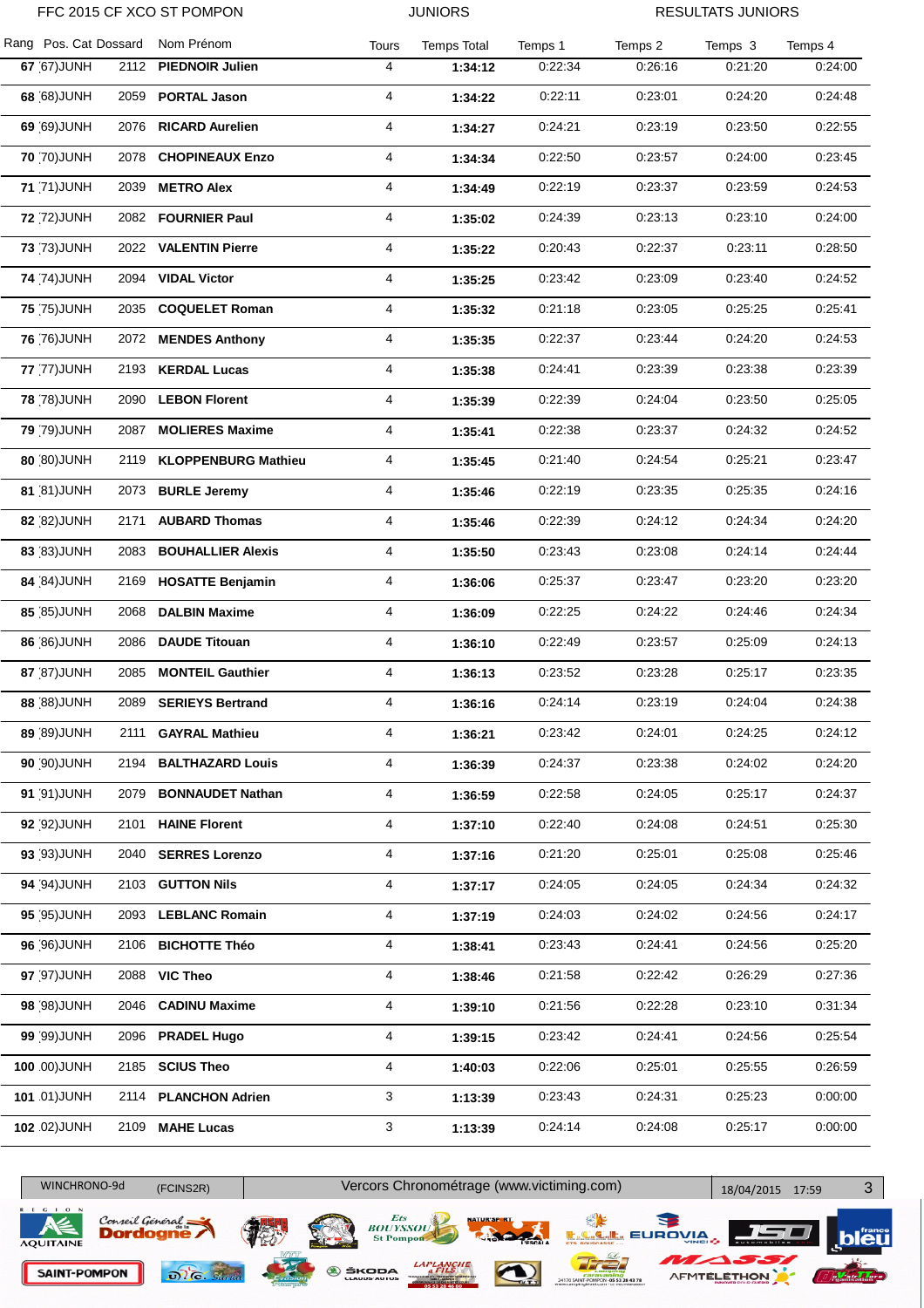FFC 2015 CF XCO ST POMPON **EXAMPLE THE STATE STATES IN THE STATE STATES** IN SECTION ASSESSMENT OF STATES AND THE STATES OF STATES AND RESULTATS JUNIORS

| Rang Pos. Cat Dossard |      | Nom Prénom                      | Tours | <b>Temps Total</b> | Temps 1 | Temps 2 | Temps 3 | Temps 4 |
|-----------------------|------|---------------------------------|-------|--------------------|---------|---------|---------|---------|
| 103 03) JUNH          | 2162 | <b>LACHIZE Thomas</b>           | 3     | 1:13:39            | 0:24:41 | 0:24:09 | 0:24:49 | 0:00:00 |
| 104 04) JUNH          |      | 2045 POITEVIN Robin             | 3     | 1:13:40            | 0:24:54 | 0:25:23 | 0:23:21 | 0:00:00 |
| <b>105 05)JUNH</b>    |      | 2092 CARDOT Tom                 | 3     | 1:13:40            | 0:23:15 | 0.24.51 | 0:25:33 | 0:00:00 |
| 106 06) JUNH          | 2138 | <b>SALON Valentin</b>           | 3     | 1:13:40            | 0:25:11 | 0:24:29 | 0:24:00 | 0:00:00 |
| <b>107 07) JUNH</b>   | 2164 | <b>DERET LANGLAIS</b><br>Maxime | 3     | 1:13:41            | 0.25:15 | 0:24:48 | 0:23:37 | 0:00:00 |
| 108 08) JUNH          |      | 2125 ARNALIS Cyril              | 3     | 1:13:41            | 0:24:56 | 0:24:30 | 0.24:14 | 0:00:00 |
| 109 09) JUNH          | 2110 | <b>BRUNO Antoine</b>            | 3     | 1:13:41            | 0:23:44 | 0:25:06 | 0:24:50 | 0:00:00 |
| <b>110 10)JUNH</b>    |      | 2126 DUBOIS Guillaume           | 3     | 1:13:42            | 0:26:04 | 0:24:48 | 0:22:49 | 0:00:00 |
| <b>111 111) JUNH</b>  |      | 2192 GEHIN Matthias             | 3     | 1:13:44            | 0:24:43 | 0:24:33 | 0:24:27 | 0:00:00 |
| 112 $ 12\rangle$ JUNH |      | 2050 DUPRAT Charly              | 3     | 1:13:44            | 0:24:24 | 0.25:03 | 0:24:15 | 0:00:00 |
| <b>113 13)JUNH</b>    |      | 2186 VERNAT Johan               | 3     | 1:13:44            | 0:25:25 | 0:24:52 | 0:23:26 | 0:00:00 |
| <b>114</b> 14) JUNH   | 2197 | <b>REIMBEAU Hugo</b>            | 3     | 1:13:45            | 0:24:53 | 0:24:47 | 0.24:04 | 0:00:00 |
| 115 15) JUNH          |      | 2134 FERRIER Sebastien          | 3     | 1:13:45            | 0:24:43 | 0:24:56 | 0:24:05 | 0:00:00 |
| <b>116 16 JUNH</b>    |      | 2128 CHAPOUTOT Robin            | 3     | 1:13:45            | 0:24:11 | 0:25:29 | 0:24:04 | 0:00:00 |
| <b>117 17) JUNH</b>   |      | 2123 GALLE Fabian               | 3     | 1:13:45            | 0:25:28 | 0.25:20 | 0:22:56 | 0:00:00 |
| 118 18) JUNH          | 2091 | <b>CHRETIEN Romain</b>          | 3     | 1:13:46            | 0:24:27 | 0:25:51 | 0:23:26 | 0:00:00 |
| 119 19) JUNH          |      | 2133 BOREY Louis                | 3     | 1:13:46            | 0:24:42 | 0:26:01 | 0:23:02 | 0:00:00 |
| <b>120 20) JUNH</b>   | 2183 | <b>SIEGFRIED Clément</b>        | 3     | 1:13:46            | 0:25:01 | 0:25:02 | 0:23:43 | 0:00:00 |
| <b>121 21) JUNH</b>   |      | 2135 CABOT Corentin             | 3     | 1:13:47            | 0:25:10 | 0:25:11 | 0:23:25 | 0:00:00 |
| <b>122 22) JUNH</b>   |      | 2108 THOMAS Victor              | 3     | 1:13:48            | 0:25:34 | 0:25:28 | 0:22:44 | 0:00:00 |
| <b>123 23) JUNH</b>   |      | 2137 LHOSMOT Louis              | 3     | 1:13:48            | 0:24:57 | 0.25:36 | 0.23:14 | 0:00:00 |
| <b>124 24) JUNH</b>   |      | 2116 SANCHEZ Tony               | 3     | 1:13:48            | 0:24:13 | 0.21:49 | 0:27:45 | 0:00:00 |
| <b>125 25) JUNH</b>   |      | 2113 TARDIVET Nicolas           | 3     | 1:13:49            | 0:24:03 | 0.26:08 | 0.23.37 | 0:00:00 |
| <b>126 26)JUNH</b>    | 2147 | <b>JOUANNY Benoit</b>           | 3     | 1:13:49            | 0:23:44 | 0:26:33 | 0:23:31 | 0:00:00 |
| <b>127 27) JUNH</b>   | 2121 | <b>MADRID Nicolas</b>           | 3     | 1:13:49            | 0:24:38 | 0.25.28 | 0.23.43 | 0:00:00 |
| <b>128 28) JUNH</b>   | 2191 | <b>ARNOULD Alexis</b>           | 3     | 1:13:50            | 0:26:16 | 0.25:14 | 0:22:19 | 0.00:00 |
| <b>129 29) JUNH</b>   |      | 2198 AMARINE Morgan             | 3     | 1:13:50            | 0:24:52 | 0.25:46 | 0:23:11 | 0:00:00 |
| 130 30) JUNH          |      | 2170 ROCCA Alexandre            | 3     | 1:13:50            | 0:25:40 | 0:25:24 | 0:22:45 | 0:00:00 |
| <b>131 31) JUNH</b>   | 2127 | <b>SIRMAIN Jorian</b>           | 3     | 1:13:53            | 0:25:01 | 0.25:29 | 0.23.23 | 0:00:00 |
| <b>132 32) JUNH</b>   | 2179 | <b>SCHOONJANS Charles</b>       | 3     | 1:13:53            | 0.23.35 | 0:27:37 | 0.22:40 | 0:00:00 |
| <b>133 33) JUNH</b>   |      | 2115 JEAN Justin                | 3     | 1:13:56            | 0:25:08 | 0.27:27 | 0.21:20 | 0.00:00 |
| <b>134 34) JUNH</b>   | 2155 | <b>COSTE Vincent</b>            | 3     | 1:13:56            | 0:25:22 | 0:25:27 | 0.23.06 | 0.00:00 |
| <b>135 35) JUNH</b>   |      | 2196 CLAVIER Charly             | 3     | 1:13:57            | 0:25:55 | 0.25:44 | 0.22:17 | 0:00:00 |
| 136 36) JUNH          |      | 2074 FERRAND Matteo             | 3     | 1:13:57            | 0:26:04 | 0:24:49 | 0.23:03 | 0.00:00 |
| <b>137 37) JUNH</b>   |      | 2148 GALMICHE Guillaume         | 3     | 1:13:58            | 0:25:40 | 0.25:43 | 0.22.33 | 0:00:00 |
| <b>138 38) JUNH</b>   | 2141 | <b>DRU Joris</b>                | 3     | 1:13:58            | 0:26:16 | 0.25:50 | 0:21:51 | 0:00:00 |
|                       |      |                                 |       |                    |         |         |         |         |

€

SAINT-POMPON

**AQUITAINE** 

Conseil Général

 $\Omega$ 

WINCHRONO-9d (FCINS2R) Vercors Chronométrage (www.victiming.com) 18/04/2015 17:59 4

Ets<br>BOUYSSOU<br>St Pompon

**SKODA** 

LAI

AFMTELETHON

**E.C.C.E. EUROVIA** 

**Marc** 

Earnping<br>24170 SAINT-POMPON<br>www.amphigleticl.com - us-Bitulwanasor

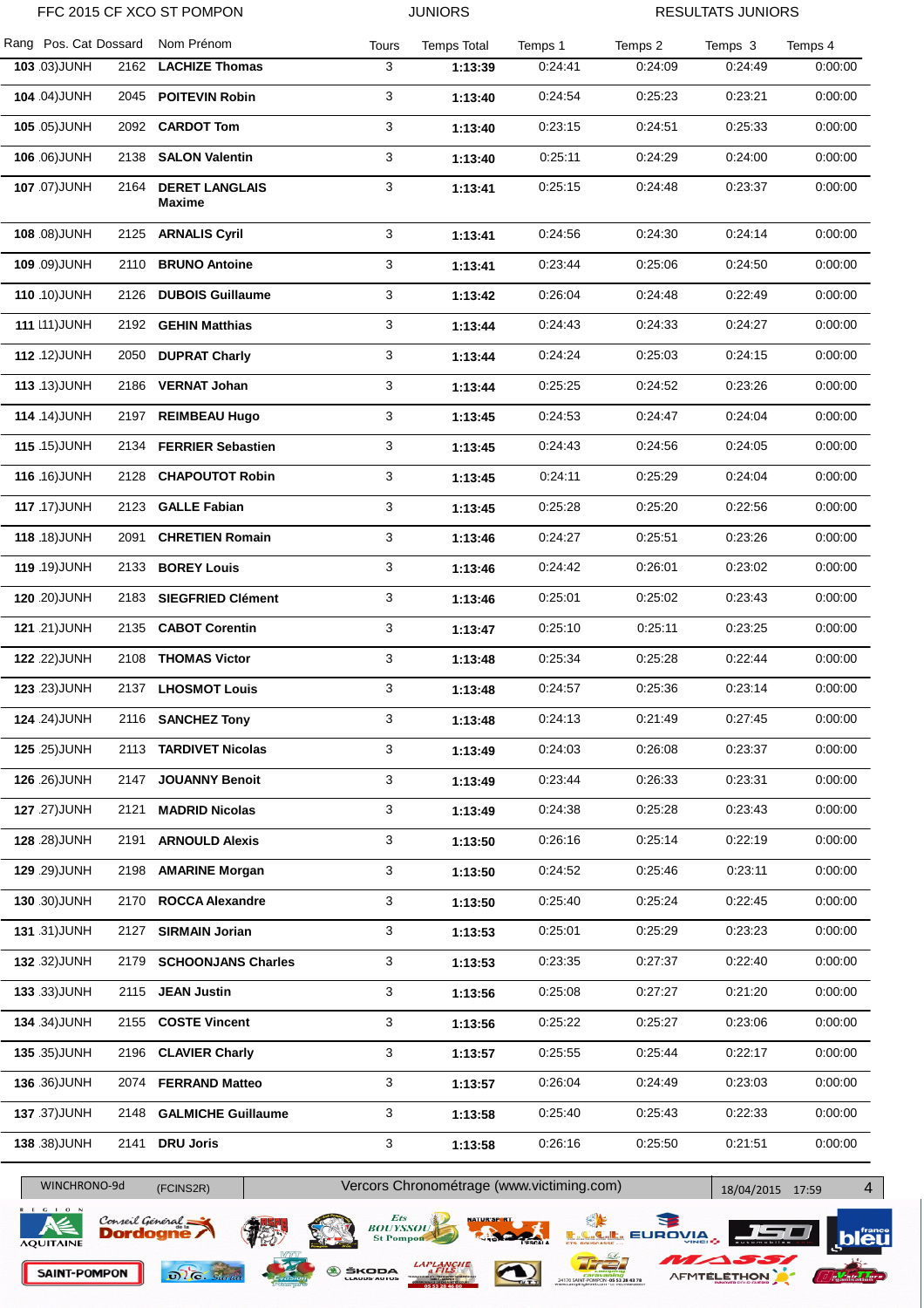FFC 2015 CF XCO ST POMPON **EXAMPLE THE STATE STATES IN THE STATE STATES** IN SECTION ASSESSMENT OF STATES AND THE STATES OF STATES AND RESULTATS JUNIORS

|                                                                        | Rang Pos. Cat Dossard |      | Nom Prénom                         | <b>Tours</b>   | <b>Temps Total</b> | Temps 1 | Temps 2          | Temps 3        | Temps 4 |
|------------------------------------------------------------------------|-----------------------|------|------------------------------------|----------------|--------------------|---------|------------------|----------------|---------|
|                                                                        | 139 39) JUNH          | 2130 | <b>CANADAS Guillaume</b>           | 3              | 1:13:58            | 0:26:19 | 0.25:48          | 0:21:51        | 0:00:00 |
|                                                                        | 140 40) JUNH          | 2117 | <b>MICHAUT Leo</b>                 | 3              | 1:13:59            | 0:25:25 | 0.25:46          | 0.22:46        | 0:00:00 |
|                                                                        | <b>141 41) JUNH</b>   | 2132 | <b>PARMENTIER Hugo</b>             | 3              | 1:13:59            | 0:25:01 | 0:26:11          | 0:22:46        | 0:00:00 |
|                                                                        | <b>142 42) JUNH</b>   | 2154 | <b>POLLINA Lucas</b>               | 3              | 1:14:01            | 0:25:41 | 0.25:30          | 0.22:49        | 0:00:00 |
|                                                                        | <b>143 43) JUNH</b>   | 2095 | <b>DUGENY Nicolas</b>              | 3              | 1:14:01            | 0:24:20 | 0:25:21          | 0:24:19        | 0:00:00 |
|                                                                        | <b>144 44) JUNH</b>   | 2168 | <b>DURAND Benoit</b>               | 3              | 1:14:02            | 0:26:39 | 0.25:40          | 0.21:41        | 0:00:00 |
|                                                                        | <b>145 45) JUNH</b>   | 2120 | <b>DOU Florent</b>                 | 3              | 1:14:02            | 0:26:02 | 0.25:01          | 0.22:58        | 0:00:00 |
|                                                                        | 146 46) JUNH          | 2187 | <b>LUSINCHI Baptiste</b>           | 3              | 1:14:02            | 0:25:54 | 0:25:18          | 0:22:49        | 0:00:00 |
|                                                                        | <b>147 47) JUNH</b>   | 2151 | <b>SALINAS Jason</b>               | 3              | 1:14:03            | 0:26:05 | 0.26:33          | 0:21:24        | 0:00:00 |
|                                                                        | <b>148 48)JUNH</b>    | 2145 | <b>RIGOULET Florian</b>            | 3              | 1:14:03            | 0:26:39 | 0.25:36          | 0.21:47        | 0:00:00 |
|                                                                        | <b>149 49)JUNH</b>    | 2129 | <b>LAMBERTI Jeremy</b>             | 3              | 1:14:03            | 0:24:14 | 0.24:36          | 0.25:13        | 0:00:00 |
|                                                                        | 150 50) JUNH          | 2163 | <b>LAISNE Sylvain</b>              | 3              | 1:14:04            | 0:26:06 | 0.25:55          | 0:22:02        | 0:00:00 |
|                                                                        | <b>151 51) JUNH</b>   | 2140 | <b>LEONI Louis</b>                 | 3              | 1:14:04            | 0:26:07 | 0.26:27          | 0:21:29        | 0:00:00 |
|                                                                        | 152 52) JUNH          | 2136 | <b>GIBERT Tristan</b>              | 3              | 1:14:07            | 0:24:42 | 0.26:15          | 0:23:09        | 0:00:00 |
|                                                                        | 153 53) JUNH          | 2143 | <b>COULAUD Baptiste</b>            | 3              | 1:14:07            | 0:25:38 | 0.26:26          | 0:22:02        | 0:00:00 |
|                                                                        | <b>154 54) JUNH</b>   | 2149 | <b>BRUILLOT Francis</b>            | 3              | 1:14:08            | 0.25:34 | 0.26:45          | 0.21:47        | 0:00:00 |
|                                                                        | <b>155 55) JUNH</b>   | 2166 | <b>LEROY Victor</b>                | 3              | 1:14:08            | 0:25:40 | 0.26:47          | 0.21:40        | 0:00:00 |
|                                                                        | 156 56) JUNH          | 2142 | <b>GRAIGNON Lilian</b>             | 3              | 1:14:09            | 0:24:49 | 0:26:48          | 0:22:30        | 0:00:00 |
|                                                                        | <b>157 57) JUNH</b>   | 2097 | <b>FONCIN Nicolas</b>              | 3              | 1:14:09            | 0.25:16 | 0.27:46          | 0:21:06        | 0:00:00 |
|                                                                        | 158 58) JUNH          | 2146 | <b>LEBRAUD Kevin</b>               | 3              | 1:14:09            | 0:26:40 | 0:26:42          | 0.20:47        | 0:00:00 |
|                                                                        | <b>159 59)JUNH</b>    | 2049 | <b>CARON PERRIN Liam</b>           | 3              | 1:14:10            | 0:21:58 | 0.24:51          | 0.27:20        | 0:00:00 |
|                                                                        | 160 60) JUNH          |      | 2063 AUVIN Clément                 | 2              | 0:53:50            | 0:30:14 | 0.23:36          | 0:00:00        | 0:00:00 |
|                                                                        | 161 61) JUNH          |      | 2153 LAFON Fabien                  | $\overline{2}$ | 0:53:50            | 0:26:01 | 0.27:48          | 0:00:00        | 0:00:00 |
|                                                                        | 162 62) JUNH          | 2173 | <b>DEMONCHY Gaetan</b>             | $\overline{2}$ | 0:53:50            | 0:27:03 | 0.26.47          | 0:00:00        | 0:00:00 |
|                                                                        | 163 63) JUNH          |      | 2167 LIEUTIER Jeremy               | $\overline{2}$ | 0:53:51            | 0.26.37 | 0.27:13          | 0:00:00        | 0:00:00 |
|                                                                        | 164 64) JUNH          | 2199 | <b>NIESSEN Leo</b>                 | 2              | 0:53:51            | 0:26:38 | 0:27:12          | 0:00:00        | 0:00:00 |
|                                                                        | 165 65) JUNH          | 2098 | <b>GUILLOUX Romain</b>             | 2              | 0:53:51            | 0:26:45 | 0:27:06          | 0:00:00        | 0.00:00 |
|                                                                        | 166 66) JUNH          |      | 2122 ROVERSO Olivier               | $\overline{2}$ | 0:53:52            | 0:26:23 | 0.27:28          | 0:00:00        | 0.00:00 |
|                                                                        | <b>167 67)JUNH</b>    | 2181 | <b>SANCHEZ Mathias</b>             | $\overline{2}$ | 0:53:52            | 0.27:20 | 0.26:32          | 0:00:00        | 0:00:00 |
|                                                                        | 168 68) JUNH          | 2150 | <b>LADIEU CLEMENTI</b><br>Thibault | $\overline{2}$ | 0:53:53            | 0.26:05 | 0.27:47          | 0:00:00        | 0.00:00 |
|                                                                        | 169 69) JUNH          | 2156 | <b>DEBRAY Alan</b>                 | $\overline{2}$ | 0:53:53            | 0.27:25 | 0:26:27          | 0:00:00        | 0:00:00 |
|                                                                        | 170 70) JUNH          | 2178 | <b>ORTAVENT Paul</b>               | 2              | 0:53:53            | 0:26:59 | 0:26:54          | 0:00:00        | 0:00:00 |
|                                                                        | <b>171 71) JUNH</b>   | 2175 | <b>BELMON Florian</b>              | $\overline{2}$ | 0:53:54            | 0:26:59 | 0.26:54          | 0:00:00        | 0.00:00 |
|                                                                        | <b>172 72) JUNH</b>   | 2160 | <b>TINEL César</b>                 | $\overline{2}$ | 0:53:54            | 0:26:55 | 0.26:59          | 0:00:00        | 0.00:00 |
|                                                                        | <b>173 73) JUNH</b>   | 2158 | <b>VIBOUD Antoine</b>              | 2              | 0:53:54            | 0:28:29 | 0.25:25          | 0:00:00        | 0:00:00 |
|                                                                        | <b>174 74) JUNH</b>   | 2180 | <b>REYNAUD Antonin</b>             | 2              | 0:53:55            | 0:27:44 | 0.26:10          | 0:00:00        | 0:00:00 |
| Vercors Chronométrage (www.victiming.com)<br>WINCHRONO-9d<br>(FCINS2R) |                       |      |                                    |                |                    |         | 18/04/2015 17:59 | 5 <sup>5</sup> |         |

Ets<br>BOUYSSOU<br>St Pompon

**SKODA** 

LAI

€

SAINT-POMPON

**AQUITAINE** 

Conseil Général

 $\Omega$ 

**bleu** 



**Marc** 

**Caravaning**<br>24170 SAINT-POMPON - 05 53 28 43 78